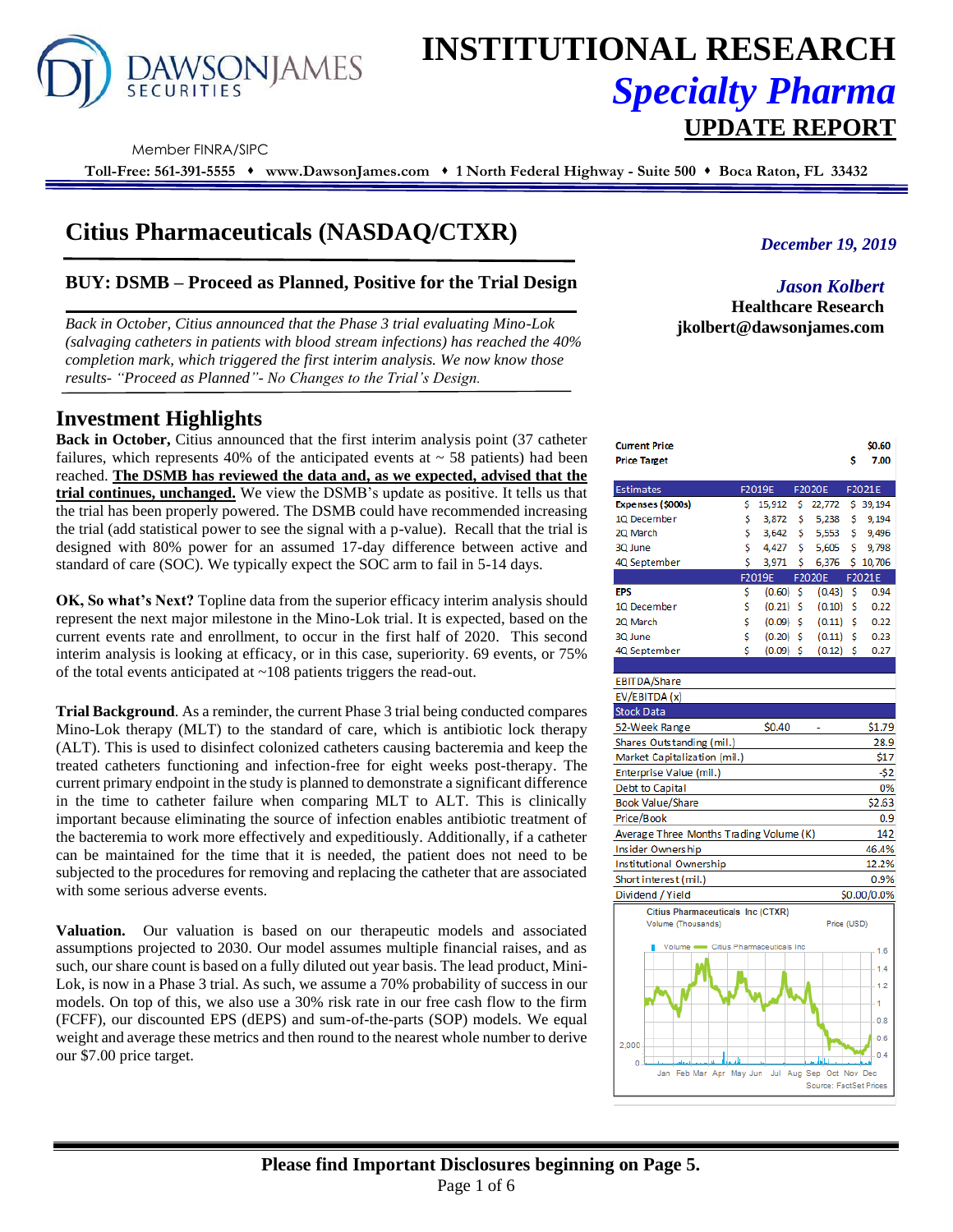

## **Exhibit 1. FCFF Model**

| Price Target \$ |  |
|-----------------|--|
| Year            |  |

| Price Target \$<br>Year                                                                    | 7.00<br>2019 |                                                       |                              |                        |                          |                           |                               |                           |                           |                           |                           |
|--------------------------------------------------------------------------------------------|--------------|-------------------------------------------------------|------------------------------|------------------------|--------------------------|---------------------------|-------------------------------|---------------------------|---------------------------|---------------------------|---------------------------|
| DCF Valuation Using FCF (mln):                                                             |              |                                                       |                              |                        |                          |                           |                               |                           |                           |                           |                           |
| units ('000 - Cnd\$)                                                                       |              | 2019E                                                 | 2020E                        | 2021E                  | 2022E                    | 2023E                     | 2024E                         | 2025E                     | 2026E                     | 2027E                     | 2028E                     |
| EBIT (Earnings before income tax)<br><b>Tax Rate</b><br>EBIT(1-t) Earnings afer income tax |              | (15, 562)<br>0%<br>(15, 562)                          | (22, 769)<br>0%<br>(22, 769) | 42,451<br>5%<br>40,329 | 107,458<br>10%<br>96,712 | 145,728<br>15%<br>123,869 | 185,493<br>20%<br>148,394     | 226,798<br>25%<br>170,098 | 269,688<br>30%<br>188,782 | 314,211<br>35%<br>204,237 | 360,414<br>38%<br>223,457 |
| CapEx (equipment)<br>Depreciation<br>Change in NWC                                         |              | $\overline{\phantom{a}}$                              | ٠                            | ٠<br>٠                 | ٠<br>٠                   | ٠<br>٠                    | ٠<br>$\overline{\phantom{a}}$ |                           |                           |                           |                           |
| <b>FCF</b>                                                                                 |              | (15, 562)                                             | (22, 769)                    | 40,329                 | 96,712                   | 123,869                   | 148,394                       | 170,098                   | 188,782                   | 204,237                   | 223,457                   |
| PV of FCF                                                                                  |              | (15, 562)                                             | (17, 514)                    | 23,863                 | 44,020                   | 43,370                    | 39,967                        | 35,240                    | 30,085                    | 25,037                    | 21,072                    |
| Discount Rate<br>Long Term Growth Rate                                                     |              | 30%<br>1%                                             |                              |                        |                          |                           |                               |                           |                           |                           |                           |
| <b>Terminal Cash Flow</b><br>Terminal Value YE2023                                         |              | 778,247<br>73,388                                     |                              |                        |                          |                           |                               |                           |                           |                           |                           |
| <b>NPV</b><br>NPV-Debt<br>Shares out ('000)<br>NPV Per Share                               | \$           | 302,967<br>$\overline{\phantom{a}}$<br>42,114<br>7.19 | 2028E                        |                        |                          |                           |                               |                           |                           |                           |                           |

*Source: Dawson James*

# **Exhibit 2. Discounted EPS Model**

| <b>Current Year</b>      |   | 2019 |
|--------------------------|---|------|
| Year of EPS              |   | 2028 |
| <b>Earnings Multiple</b> |   | 15   |
|                          |   |      |
|                          |   |      |
| <b>Discount Factor</b>   |   | 30%  |
| <b>Selected Year EPS</b> | S | 5.30 |
| <b>NPV</b>               |   | 7.50 |

| Current Year<br>Year of EPS |    | 2019<br>2028    |          |      |          | Discount Rate and Earnings Multiple Varies, Year is Constant | 2028 EPS |         |               |       |
|-----------------------------|----|-----------------|----------|------|----------|--------------------------------------------------------------|----------|---------|---------------|-------|
| Earnings Multiple           |    | 15 <sub>1</sub> |          | 7.50 | 5%       | 10%                                                          | 15%      | 20%     | 25%           | 30%   |
|                             |    |                 | Earnings |      |          |                                                              |          |         |               |       |
| Discount Factor             |    | 30%             | Multiple |      | \$17.09  | \$11.24                                                      | \$7.54   | \$5.14  | $$3.56$ \$    | 2.50  |
| Selected Year EPS           | \$ | 5.30            |          | 10   | \$34.18  | \$22.49                                                      | \$15.07  | \$10.28 | $$7.12$ \$    | 5.00  |
| <b>NPV</b>                  | s. | 7.50            |          | 15   | \$51.27  | \$33.73                                                      | \$22.61  | \$15.41 | $$10.67$ \$   | 7.50  |
|                             |    |                 |          | 20   | \$68.35  | \$44.97                                                      | \$30.14  | \$20.55 | $$14.23$ \$   | 10.00 |
|                             |    |                 |          | 25   | \$85.44  | \$56.21                                                      | \$37.68  | \$25.69 | $$17.79$ \$   | 12.50 |
|                             |    |                 |          | 30   | \$102.53 | \$67.46                                                      | \$45.21  | \$30.83 | $$21.35$ \$   | 15.00 |
|                             |    |                 |          | 35   | \$119.62 | \$78.70                                                      | \$52.75  | \$35.96 | \$24.91<br>-S | 17.50 |
|                             |    |                 |          | 40   | \$136.71 | \$89.94                                                      | \$60.29  | \$41.10 | $$28.46$ \$   | 20.00 |

#### **Exhibit 3. Sum of the Parts Model**

|                                          |       | Source: Dawson James |                |           |                 |          |
|------------------------------------------|-------|----------------------|----------------|-----------|-----------------|----------|
| <b>Exhibit 3. Sum of the Parts Model</b> |       |                      |                |           |                 |          |
|                                          | LT Gr | Discount Rate        | Yrs. to Peak   | % Success | Peak Sales MM's | Term Val |
| MiniLok LT & ST CVC U.S.                 | $1\%$ | 30%                  | 4              | 70%       | \$469           | \$1,618  |
|                                          |       |                      |                |           |                 | \$6.59   |
| MiniLok LT & ST CVC E.U.                 | $1\%$ | 30%                  | $6^{\circ}$    | 80%       | \$0             | \$0      |
|                                          |       |                      |                |           |                 | \$0.00   |
| MiniLok LT & ST CVC China                | $1\%$ | 30%                  | 7              | 80%       | \$0             | \$0      |
|                                          |       |                      |                |           |                 | \$0.00   |
| Hydro-Lido                               | $1\%$ | 30%                  | 5 <sup>5</sup> | 0%        | \$0             | \$0      |
| <b>Pre-Clinical Pipeline</b>             |       |                      |                |           |                 | \$0.00   |
| Net Margin                               |       |                      |                |           |                 | 70%      |
| MM Shrs OS                               |       |                      |                |           |                 | 42       |
| <b>Total</b>                             |       |                      |                |           |                 | \$6.59   |

*Source: Dawson James*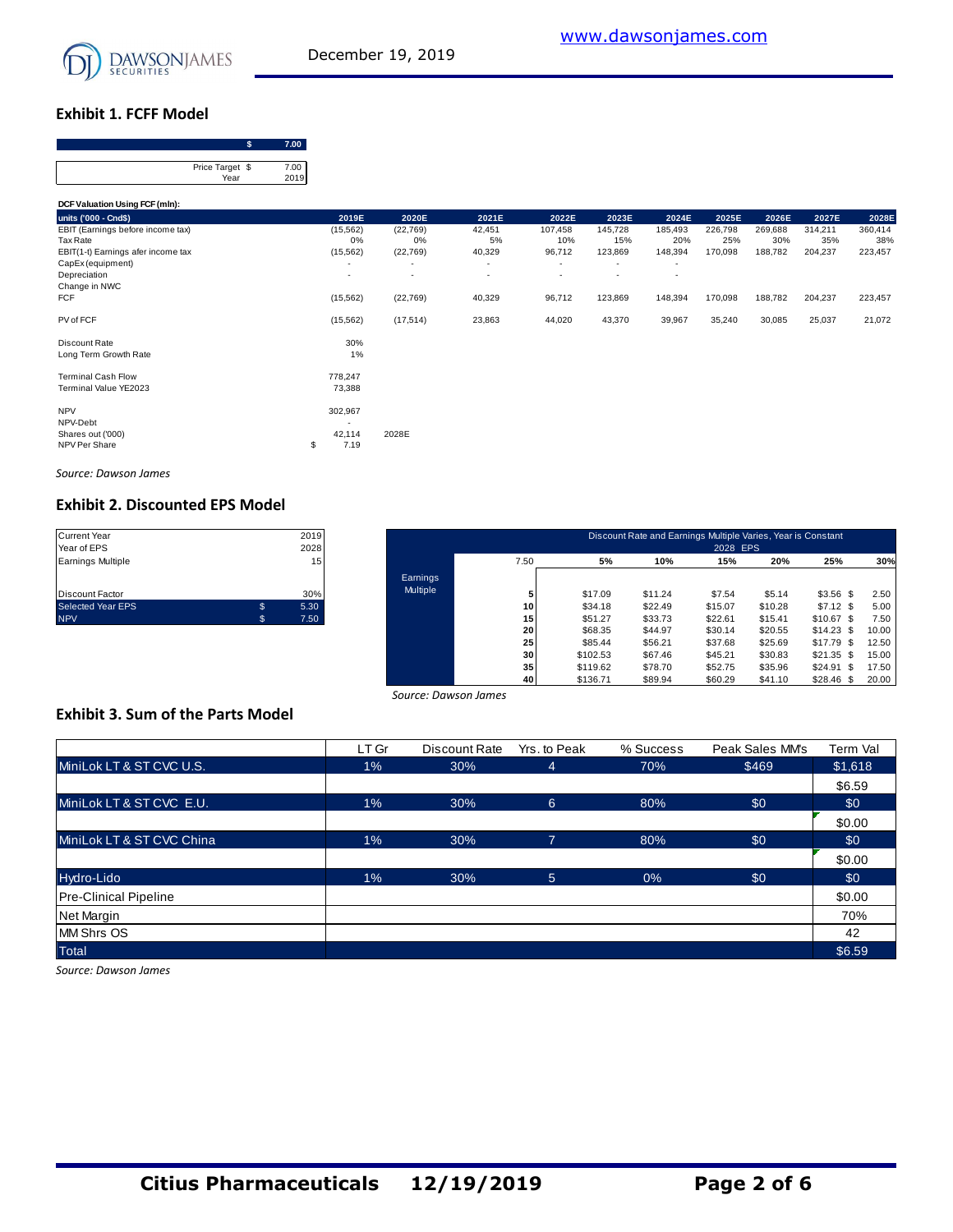

## **Exhibit 4. Income Statement**

| Citius Pharmaceuticals: Income Statement (\$000)           |           |           | <b>December</b>          | <b>March</b>   | June      | Sept. YE                 |                |                          |                          |         |         |         |         |         |         |         |
|------------------------------------------------------------|-----------|-----------|--------------------------|----------------|-----------|--------------------------|----------------|--------------------------|--------------------------|---------|---------|---------|---------|---------|---------|---------|
| YE Sept.                                                   | 2017A     | 2018A     | 1Q19A                    | 2Q19A          | 3Q19A     | 4Q19A                    | 2019E          | 2020E                    | 2021E                    | 2022E   | 2023E   | 2024E   | 2025E   | 2026E   | 2027E   | 2028E   |
| Mino-Lok, U.S. ST & LT CVC Revenues                        |           |           |                          |                |           |                          | $\sim$         |                          | 81,642                   | 166,566 | 212,392 | 259.994 | 309,423 | 360,734 | 413,983 | 469,227 |
| Mino-Lok, E.U. ST & LT CVC Revenues                        |           |           | $\overline{\phantom{a}}$ |                |           | $\overline{\phantom{a}}$ | $\sim$         | $\overline{\phantom{a}}$ | $\overline{\phantom{a}}$ | $\sim$  |         |         |         |         |         |         |
| Mino-Lok, CHina ST & LT CVC Revenues                       |           |           |                          |                |           |                          |                |                          |                          |         |         |         |         |         |         |         |
|                                                            |           |           | <b>Section</b>           | <b>Section</b> | $\sim 10$ | <b>Section</b>           | <b>Section</b> | <b>ALC</b>               | 81.642                   | 166.566 | 212.392 | 259.994 | 309.423 | 360.734 | 413.983 | 469,227 |
| <b>Expenses</b>                                            |           |           |                          |                |           |                          |                |                          |                          |         |         |         |         |         |         |         |
| Cost of goods sold                                         |           |           | $\sim$                   |                |           | $\overline{\phantom{a}}$ |                | $\overline{\phantom{a}}$ | 12,246                   | 24,985  | 31,859  | 38,999  | 46,413  | 54,110  | 62,097  | 70,384  |
| <b>COGS % of Revenue</b>                                   |           |           | 15%                      | 15%            | 15%       | 15%                      |                |                          | 15%                      | 15%     | 15%     | 15%     | 15%     | 15%     | 15%     | 15%     |
| Research and development                                   | 5.873     | 6.563     | 2.113                    | 1.700          | 2,766     | 2,018                    | 8,597          | 8.769                    | 8.944                    | 9.123   | 9.306   | 9.492   | 9.682   | 9.875   | 10,073  | 10,274  |
| <b>R&amp;D % of Revenue</b>                                |           |           |                          |                |           |                          |                |                          |                          |         |         |         |         |         |         |         |
| G&A                                                        | 12,126    | 6.447     | 1,588                    | 1,738          | 1,456     | 1,503                    | 6,285          | 14.000                   | 18,000                   | 25,000  | 25,500  | 26,010  | 26,530  | 27.061  | 27,602  | 28,154  |
| <b>SG&amp;A % of Revenue</b>                               |           |           |                          |                |           |                          |                |                          |                          |         |         |         |         |         |         |         |
| Stock based comp. G & A                                    | 1.973     | 780       | 171                      | 204            | 204       | 137                      | 716            |                          |                          |         |         |         |         |         |         |         |
| <b>Total expenses</b>                                      | 19.972    | 13.789    | 3.872                    | 3.642          | 4.427     | 3.657                    | 15.598         | 22.769                   | 39.191                   | 59.108  | 66.664  | 74.501  | 82.625  | 91.046  | 99.772  | 108,812 |
| Oper. Inc. (Loss)                                          | (19, 972) | (13,789)  | (3,872)                  | (3,642)        | (4, 427)  | (3,657)                  | (15, 598)      | (22,769)                 | 42,451                   | 107.458 | 145.728 | 185,493 | 226,798 | 269,688 | 314,211 | 360,414 |
| Interest Income                                            | 47        | 818       | $\overline{2}$           | 14             | 25        | 12                       | 53             |                          |                          |         |         |         |         |         |         |         |
| Gain (loss) on revaluation of derivative warrant liability |           | 450       |                          |                |           |                          |                |                          |                          |         |         |         |         |         |         |         |
| Interest Expense                                           |           | (16)      | (4)                      | (4)            | (4)       | (4)                      | (16)           |                          |                          |         |         |         |         |         |         |         |
| <b>Pre-tax income</b>                                      | (20.769)  | 1.253     | (3,875)                  | (3.632)        | (4, 406)  | (3,650)                  | (15, 562)      | (22.769)                 | 42.451                   | 107.458 | 145.728 | 185,493 | 226.798 | 269.688 | 314.211 | 360,414 |
| Income Tax Benefit (Provision)                             |           | $\sim$    | $\sim$                   | ٠              | $\sim$    | $\overline{\phantom{a}}$ | $\sim$         | $\sim$                   | 2,123                    | 10,746  | 21,859  | 37,099  | 56,699  | 80,906  | 109,974 | 136,957 |
| <b>Tax Rate</b>                                            | 0%        | 0%        | 0%                       | 0%             | 0%        | 0%                       | 0 <sup>9</sup> | 0%                       | 5%                       | 10%     | 15%     | 20%     | 25%     | 30%     | 35%     | 38%     |
| <b>GAAP Net Income (loss)</b>                              | (4,952)   | (12, 537) | (3,875)                  | (3,632)        | (4, 406)  | (3,650)                  | (15, 562)      | (22,769)                 | 40,329                   | 96,712  | 123,869 | 148,394 | 170,098 | 188,782 | 204,237 | 223,457 |
| <b>GAAP-EPS</b>                                            | (3.55)    | (1.22)    | (0.21)                   | (0.09)         | (0.20)    | (0.18)                   | (0.68)         | (0.28)                   | 0.98                     | 2.35    | 3.00    | 3.58    | 4.08    | 4.52    | 4.87    | 5.30    |
| Non GAAP EPS (dil)                                         | (3.55)    | (1.22)    | (0.21)                   | (0.09)         | (0.20)    | (0.18)                   | (0.68)         | (0.28)                   | 0.98                     | 2.35    | 3.00    | 3.58    | 4.08    | 4.52    | 4.87    | 5.30    |
| Watd Ava Shrs (Bas) - '000s                                | 5.842     | 10.731    | 18.481                   | 28.500         | 22,000    | 20,162                   | 22,286         | 40.242                   | 40.404                   | 40.565  | 40.728  | 40.891  | 41.055  | 41.219  | 41.384  | 41,550  |
| Wgtd Avg Shrs (Dil) - '000s                                | 5.842     | 10,731    | 18.481                   | 38,666         | 22,000    | 20,162                   | 24.827         | 81.393                   | 40,952                   | 41,116  | 41,281  | 41,446  | 41.612  | 41.779  | 41.946  | 42,114  |

*Source: Dawson James*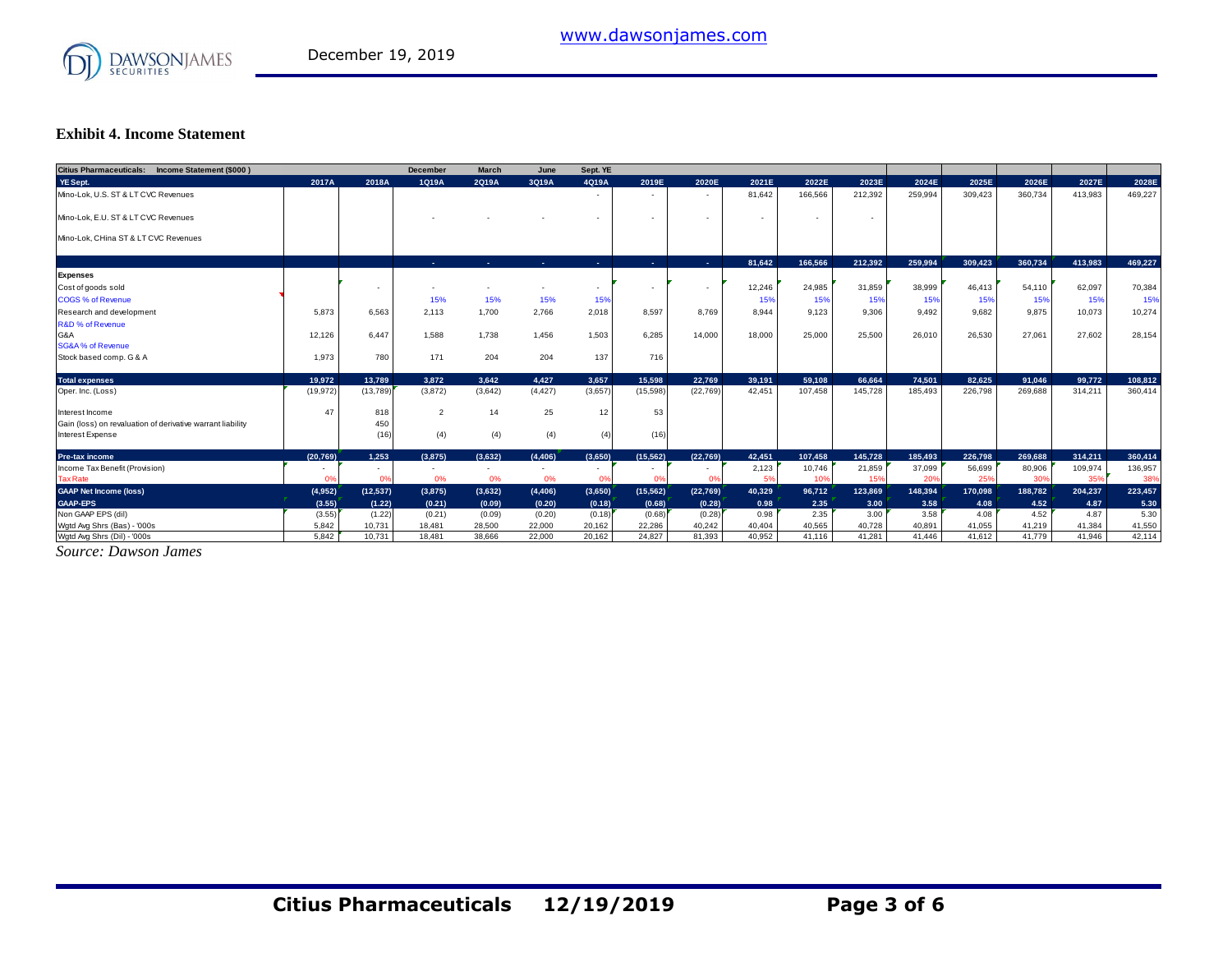

#### **Risk Analysis**

In addition to the typical risks associated with development stage specialty pharmaceutical companies, potential risks specific to Citius Pharmaceuticals, Inc. are as follows:

**Partnership risk**. Citius Pharmaceuticals, Inc. is in discussions with possible partners today, but there can be no assurances that the company will be able to secure a favorable partnership.

**Commercial risk.** There are no assurances that the company will be able to achieve significant market share and become profitable.

**Clinical and regulatory risk.** Lead products have to complete clinical trials. Trials may not produce results sufficient for regulatory approval.

**Financial risk.** The company may need to raise capital in the marketplace, and there can be no assurances that the company will be able to successful raise capital and or do so, at favorable terms.

**Liquidity Risk.** The stock is thinly traded. We note that management owns a significant percentage of the company.

**Legal and intellectual property risk.** The company may have to defend its patents and technical know-how, and there can be no assurances that the patents will not be infringed or will be held as valid if challenged, and or that the company may infringe on third parties' patents.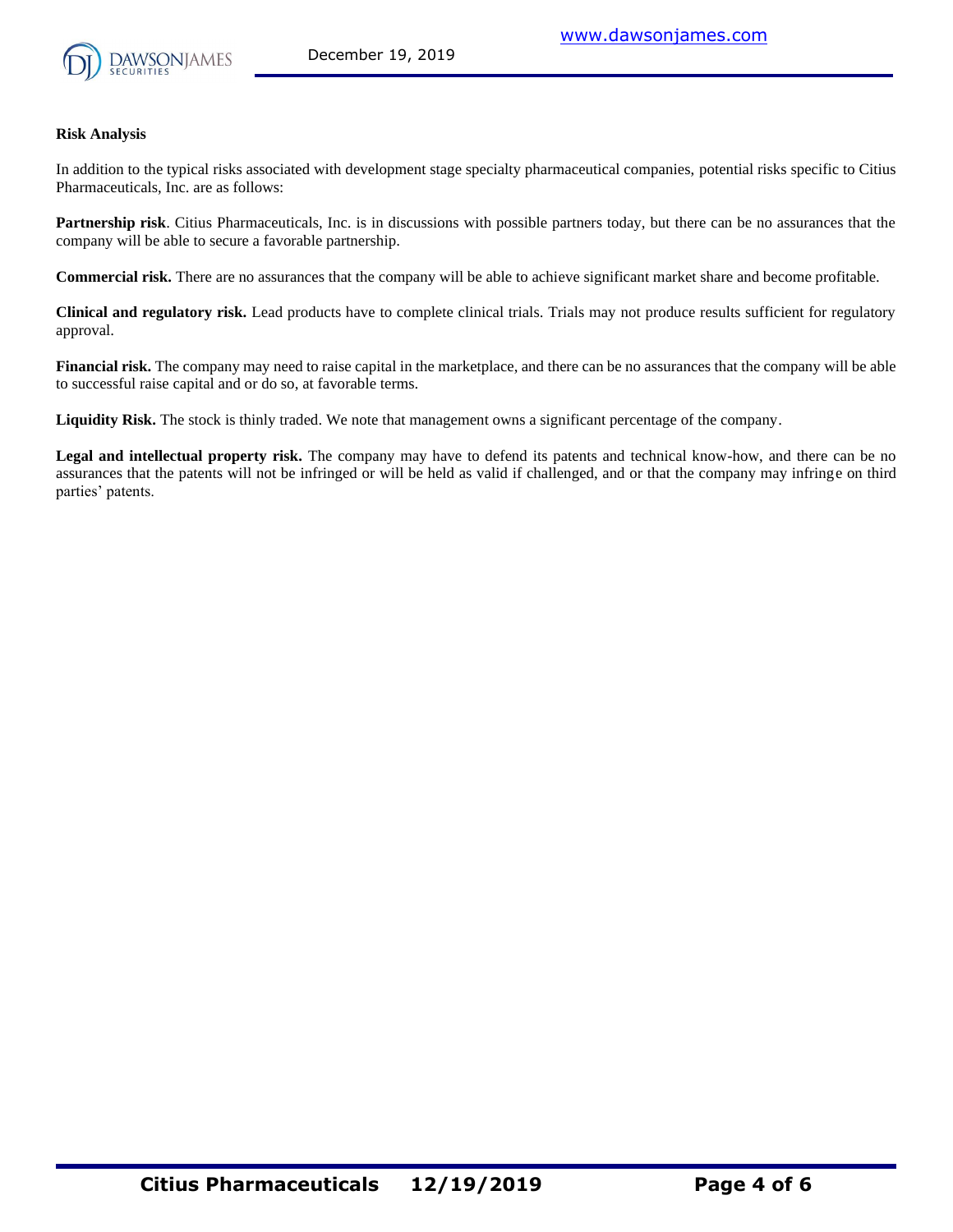

#### Companies mentioned in this report

#### **Important Disclosures:**

#### **Price Chart:**



Price target and rating changes over the past three years: Initiation – Buy – 12/15/2017 – Price Target \$10.00 Update – Buy –  $7/6/2081$  – Price Target \$10.00 Transfer – Buy –  $9/6/2019$  – Price Target \$7.00 Update – Buy – 10/7/2019 – Price Target \$7.00 Update – Buy – 12/19/2019 – Price Target \$7.00

Dawson James Securities, Inc. (the "Firm") is a member of the Financial Industry Regulatory Authority ("FINRA") and the Securities Investor Protection Corporation ("SIPC").

The Firm does not make a market in the securities of the subject company(s). The Firm has NOT engaged in investment banking relationships with CTXR in the prior twelve months, as a manager or co-manager of a public offering and has NOT received compensation resulting from those relationships. The Firm may seek compensation for investment banking services in the future from the subject company(s). The Firm has received any other compensation from the subject company(s) in the last 12 months for services unrelated to managing or co-managing of a public offering.

Neither the research analyst(s) whose name appears on this report nor any member of his (their) household is an officer, director or advisory board member of these companies. The Firm and/or its directors and employees may own securities of the company(s) in this report and may increase or decrease holdings in the future. As of November 30, 2019, the Firm as a whole did not beneficially own 1% or more of any class of common equity securities of the subject company(s) of this report. The Firm, its officers, directors, analysts or employees may affect transactions in and have long or short positions in the securities (or options or warrants related to those securities) of the company(s) subject to this report. The Firm may affect transactions as principal or agent in those securities.

Analysts receive no direct compensation in connection with the Firm's investment banking business. All Firm employees, including the analyst(s) responsible for preparing this report, may be eligible to receive non-product or service specific monetary bonus compensation that is based upon various factors, including total revenues of the Firm and its affiliates as well as a portion of the proceeds from a broad pool of investment vehicles consisting of components of the compensation generated by investment banking activities, including but not limited to shares of stock and/or warrants, which may or may not include the securities referenced in this report.

Although the statements in this report have been obtained from and are based upon recognized statistical services, issuer reports or communications, or other sources that the Firm believes to be reliable, we cannot guarantee their accuracy. All opinions and estimates included in this report constitute the analyst's judgment as of the date of this report and are subject to change without notice.